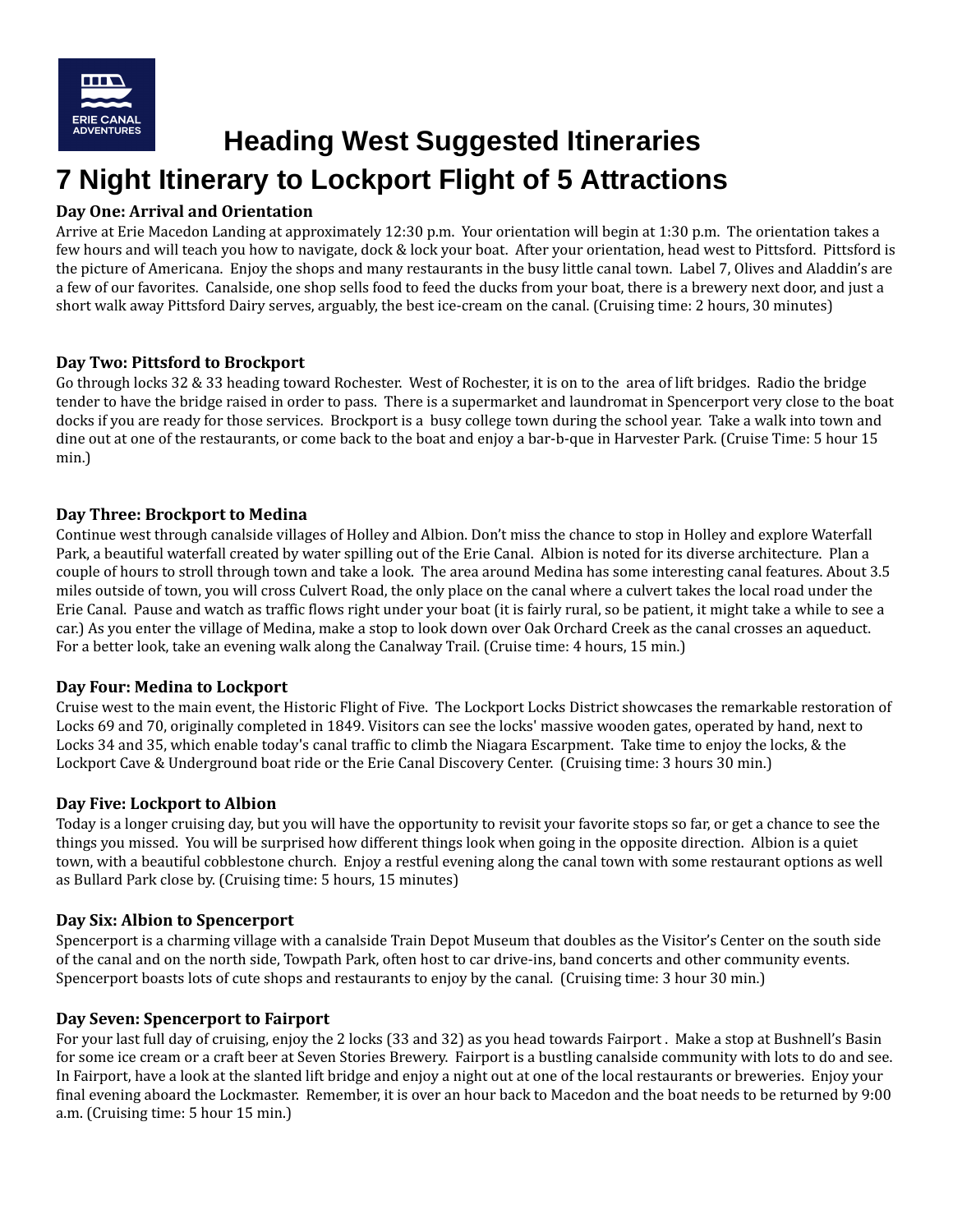

# **7 Night Itinerary with City of Rochester Attractions**

# **Day One: Arrival and Orientation**

Arrive at Erie Macedon Landing at approximately 12:30 p.m. Your orientation will begin at 1:30 p.m. The orientation takes a few hours and ends at Lock 30 in Macedon. After your orientation, head west to Fairport. Fairport is a bustling canalside community. In Fairport, have a look at the slanted lift bridge and enjoy a night out at one of the local restaurants. (Cruise Time: 1 hour 15 min.)

# **Day Two: Fairport to Rochester**

Pass by the communities of Bushnell's Basin and Pittsford, look down as you cross the Grand Embankment at Bushnell's Basin on your way to the Genesee River Crossing. Take a turn to the north. Dock at Corn Hill Landing and get ready for a walk or bike ride around the city. Enjoy the museums, theatres, neighborhoods of the city. Sidewalks are painted with Genesee River Trail markers. See map here: <https://www.cityofrochester.gov/grt/> (Cruise Time: 3 hour 15 min.)

# **Day Three: Rochester to Brockport**

West of Rochester, it is on to an area of lift bridges. Radio the bridge tender to have the bridge raised in order to pass. There is a supermarket and laundromat in Spencerport very close to the boat docks if you are ready for those services. Brockport is a busy college town during the school year. Take a walk into town and dine out at one of the restaurants, or come back to the boat and enjoy a bar-b-que in Harvester Park. (Cruise Time: 3 hours 15 min.)

#### **Day Four: Brockport to Medina**

Continue west through canalside villages of Holley and Albion. Don't miss the chance to stop in Holley and explore Waterfall Park, a beautiful waterfall created by water spilling out of the Erie Canal. Albion is noted for its diverse architecture. Plan a couple of hours to stroll through town and take a look. The area around Medina has some interesting canal features. About 3.5 miles outside of town, you will cross Culvert Road, the only place on the canal where a culvert takes the local road under the Erie Canal. Pause and watch as traffic flows right under your boat (it is fairly rural, so be patient, it might take a while to see a car.) As you enter the village of Medina, make a stop to look down over Oak Orchard Creek as the canal crosses an aqueduct. For a better look, take an evening walk along the Canalway Trail. (Cruise time: 4 hours, 15 min.)

#### **Day Five: Medina to Spencerport**

Today is a longer cruising day, but you will have the opportunity to revisit your favorite stops so far, or get a chance to see the things you missed. You will be surprised how different things look when going in the opposite direction. Spencerport is a charming village with a canalside Train Depot Museum that doubles as the Visitor's Center on the south side of the canal and on the north side, Towpath Park, often host to car drive-ins, band concerts and other community events.. (Cruising time: 5 hours, 30 min.)

# **Day Six: Spencerport to Pittsford**

Spend today cruising back through the Rochester area. Pittsford is the picture of Americana. Enjoy the shops and many restaurants in the busy little canal town. Enjoy the shops and many restaurants in the busy little canal town. Label 7, Olives and Aladdin's are a few of our favorites. Canalside, one shop sells food to feed the ducks from your boat, there is a brewery next door, and just a short walk away Pittsford Dairy serves, arguably, the best ice-cream on the canal. (Cruising time: 4 hours)

#### **Day Seven: Pittsford to Palmyra**

For your last full day of cruising, glide right past the marina at Macedon and head out to Palmyra. East of Macedon, stop and explore the remains of the 1860's lock 60. Stop just before Lock 29 and take a walk around Aqueduct Park. Just east of Lock 29 is Palmyra's canal basin (a little trickier docking is required here, but we are sure you are ready for it.) The basin is near the center of this historic village. Palmyra offers a variety of historic sights and museums. Enjoy your final evening aboard the Lockmaster. Remember, it is over an hour and two lockings back to Macedon and the boat needs to be returned by 9:00 a.m. (Cruising time: 4 hour 30 min.)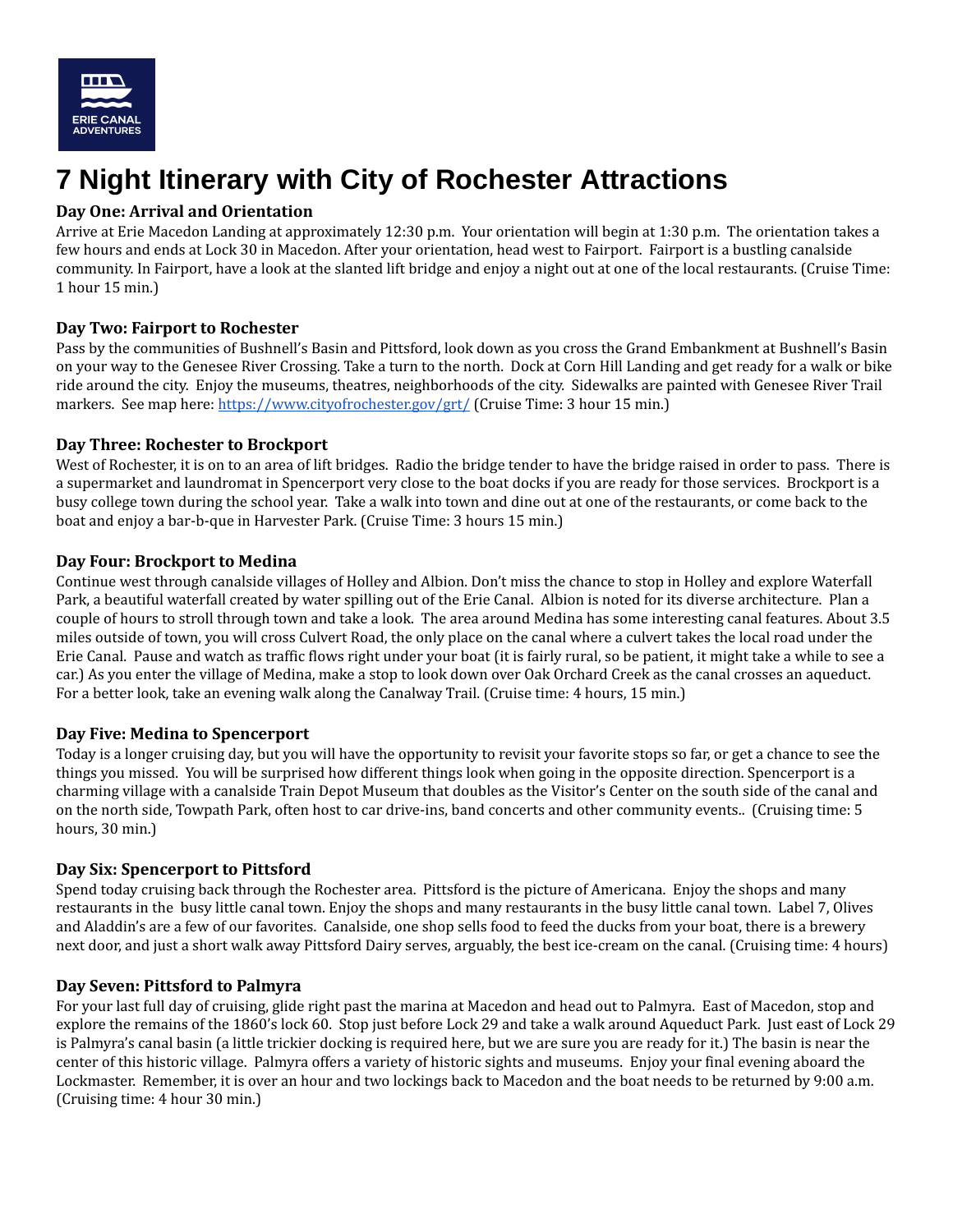

# **4 Night Itinerary with City of Rochester Attractions**

# **Day One: Arrival and Orientation**

Arrive at Erie Macedon Landing at approximately 12:30 p.m. Your orientation will begin at 1:30 p.m. The orientation takes a few hours and will teach you how to navigate, dock & lock your boat. After your orientation, head west to Pittsford. Pittsford is the picture of Americana. Enjoy the shops and many restaurants in the busy little canal town. Label 7, Olives and Aladdin's are a few of our favorites. Canalside, one shop sells food to feed the ducks from your boat, there is a brewery next door, and just a short walk away Pittsford Dairy serves, arguably, the best ice-cream on the canal. (Cruising time: 2 hours, 30 minutes)

#### **Day Two: Pittsford to Rochester**

Go through locks 32 & 33 heading toward Rochester on your way to the Genesee River Crossing. Take a turn to the north. Dock at Corn Hill Landing and get ready for a walk or bike ride around the city. Enjoy the museums, theatres, neighborhoods of the city. Sidewalks are painted with Genesee River Trail markers. See map here: <https://www.cityofrochester.gov/grt/> (Cruise Time: 2 hour)

#### **Day Three: Rochester to Brockport**

West of Rochester, it is on to an area of lift bridges. Radio the bridge tender to have the bridge raised in order to pass. There is a supermarket and laundromat in Spencerport very close to the boat docks if you are ready for those services. Brockport is a busy college town during the school year. Take a walk into town and dine out at one of the restaurants, or come back to the boat and enjoy a bar-b-que in Harvester Park. (Cruise Time: 3 hours 15 min.)

#### **Day Four: Brockport to Fairport**

Today is a longer cruising day, but you will have the opportunity to revisit your favorite stops so far, or get a chance to see the things you missed. You will be surprised how different things look when going in the opposite direction. For your last full day of cruising, enjoy the 2 locks (33 and 32) as you head towards Fairport . Make a stop at Bushnell's Basin for some ice cream or a craft beer at Seven Stories Brewery. Fairport is a bustling canalside community with lots to do and see. In Fairport, have a look at the slanted lift bridge and enjoy a night out at one of the local restaurants or breweries. Enjoy your final evening aboard the Lockmaster. Remember, it is over an hour back to Macedon and the boat needs to be returned by 9:00 a.m. (Cruise time: 6 hours, 30 min.)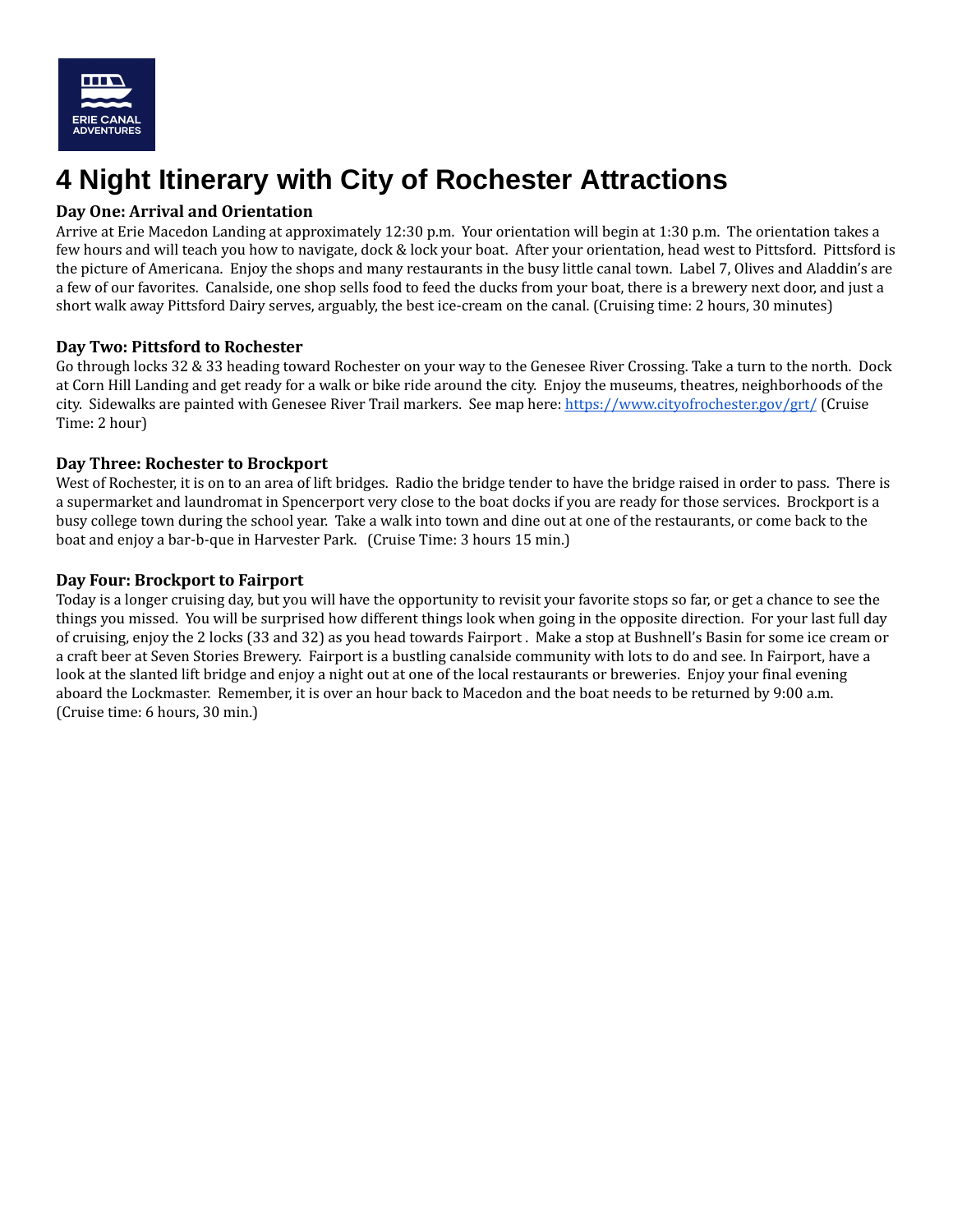

# **4 Night Itinerary Canal Town Attractions**

# **Day One: Arrival and Orientation**

Arrive at Erie Macedon Landing at approximately 12:30 p.m. Your orientation will begin at 1:30 p.m. The orientation takes a few hours and will teach you how to navigate, dock & lock your boat. After your orientation, head west to Pittsford. Pittsford is the picture of Americana. Enjoy the shops and many restaurants in the busy little canal town. Label 7, Olives and Aladdin's are a few of our favorites. Canalside, one shop sells food to feed the ducks from your boat, there is a brewery next door, and just a short walk away Pittsford Dairy serves, arguably, the best ice-cream on the canal. (Cruising time: 2 hours, 30 minutes)

# **Day Two: Pittsford to Brockport**

West of Rochester, it is on to an area of lift bridges. Radio the bridge tender to have the bridge raised in order to pass. There is a supermarket and laundromat in Spencerport very close to the boat docks if you are ready for those services. Brockport is a busy college town during the school year. Take a walk into town and dine out at one of the restaurants, or come back to the boat and enjoy a bar-b-que in Harvester Park. (Cruise Time: 5 hours 15 min.)

# **Day Three: Brockport to Spencerport with a stop in Holly for the Falls**

Head west to Holly (the next town) to bike/hike to the waterfalls. Enjoy the beauty and peacefulness of Holly and then turn around and head east to Spencerport for the day. Spencerport is a charming village with a canalside Train Depot Museum that doubles as the Visitor's Center on the south side of the canal and on the north side, Towpath Park, often host to car drive-ins, band concerts and other community events. (Cruise Time: 3 hours)

# **Day Four: Spencerport to Fairport**

Today is a longer cruising day, but you will have the opportunity to revisit your favorite stops so far, or get a chance to see the things you missed. You will be surprised how different things look when going in the opposite direction. For your last full day of cruising, enjoy the 2 locks (33 and 32) as you head towards Fairport . Make a stop at Bushnell's Basin for some ice cream or a craft beer at Seven Stories Brewery. Fairport is a bustling canalside community with lots to do and see. In Fairport, have a look at the slanted lift bridge and enjoy a night out at one of the local restaurants or breweries. Enjoy your final evening aboard the Lockmaster. Remember, it is over an hour back to Macedon and the boat needs to be returned by 9:00 a.m. (Cruise time: 5 hours, 15 min.)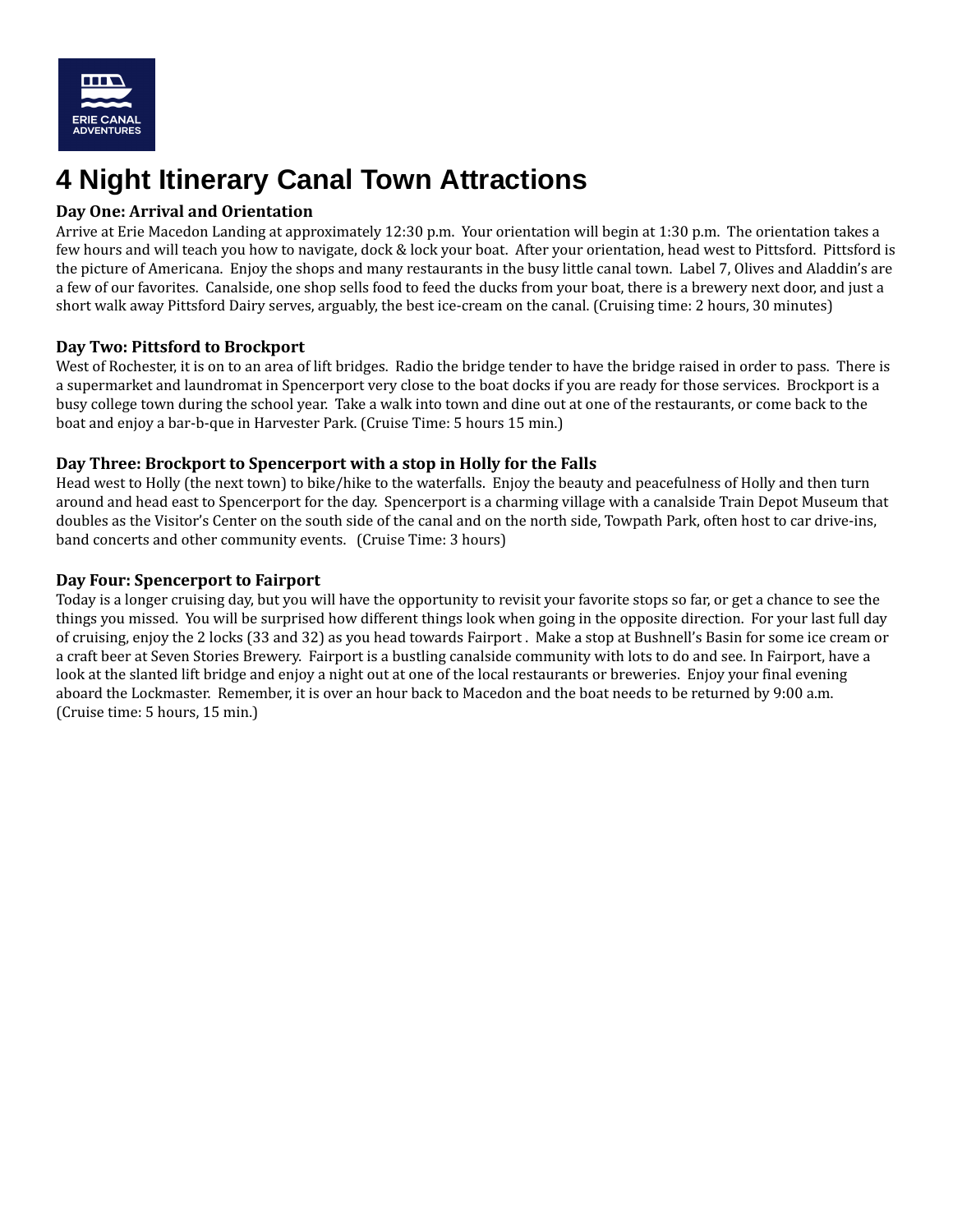

# **3 Night Itinerary Canal Town Attractions**

# **Day One: Arrival and Orientation**

Arrive at Erie Macedon Landing at approximately 12:30 p.m. Your orientation will begin at 1:30 p.m. The orientation takes a few hours and will teach you how to navigate, dock & lock your boat. After your orientation, head west to Pittsford. Pittsford is the picture of Americana. Enjoy the shops and many restaurants in the busy little canal town. Label 7, Olives and Aladdin's are a few of our favorites. Canalside, one shop sells food to feed the ducks from your boat, there is a brewery next door, and just a short walk away Pittsford Dairy serves, arguably, the best ice-cream on the canal. (Cruising time: 2 hours, 30 minutes)

# **Day Two: Pittsford to Spencerport**

West of Rochester, it is on to an area of lift bridges. Radio the bridge tender to have the bridge raised in order to pass. Spencerport is a charming village with a canalside Train Depot Museum that doubles as the Visitor's Center on the south side of the canal and on the north side, Towpath Park, often host to car drive-ins, band concerts and other community events. There is a supermarket and laundromat in Spencerport very close to the boat docks if you are ready for those services. (Cruise Time: 4 hours)

# **Day Three: Spencerport to Fairport**

Today is a longer cruising day, but you will have the opportunity to revisit your favorite stops so far, or get a chance to see the things you missed. You will be surprised how different things look when going in the opposite direction. For your last full day of cruising, enjoy the 2 locks (33 and 32) as you head towards Fairport . Make a stop at Bushnell's Basin for some ice cream or a craft beer at Seven Stories Brewery. Fairport is a bustling canalside community with lots to do and see. In Fairport, have a look at the slanted lift bridge and enjoy a night out at one of the local restaurants or breweries. Enjoy your final evening aboard the Lockmaster. Remember, it is over an hour back to Macedon and the boat needs to be returned by 9:00 a.m. (Cruise time: 5 hours, 15 min.)